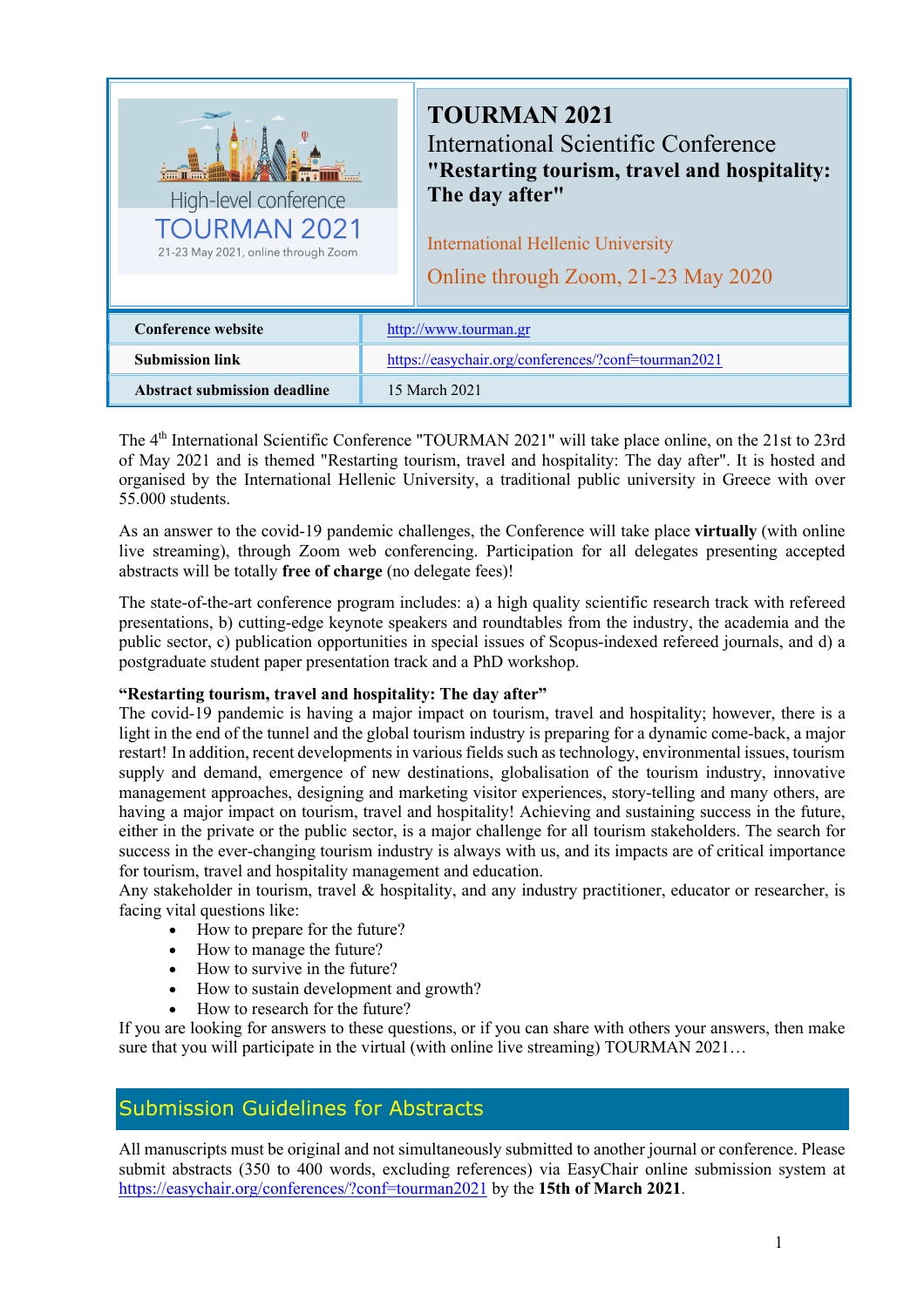Submitted abstracts should be relevant with the overall conference theme objectives and at least one of the conference sub-themes, should be written in English, and should be submitted in time. All contributions must be original (i.e., not been published elsewhere), follow academic writing, structure and methodology. Submissions will be **blind-refereed** by at least two anonymous reviewers who will decide whether the proposed abstracts will be accepted or not. Following the acceptance of the abstract, the author(s) will be provided with specific guidelines for the submission of a full paper.

Authors of accepted **abstracts** may participate at the conference and present their work, based on their accepted abstract; all abstracts should be extended to short papers (2 pages) which will be included in the official Book of Abstracts.

Authors that wish to additionally submit a **full paper** will be informed about the submission specifications/guidelines for the full papers; all accepted full papers will be included in the official conference proceedings, as a separate Edited Book.

#### **Guidelines for preparing an abstract for TOURMAN 2021**

TOURMAN 2021 provides the following guidance to help authors write an abstract of maximum value to readers. Please read carefully the following guidelines, before submitting your abstract. Abstracts that do not fully conform to the guidelines presented below, will be automatically rejected!

An abstract is a concise summary of a larger work; the length of an abstract submitted to TOURMAN 2021 should be between 350 and 400 words (excluding references) and should be written in English. Its purpose is to help readers quickly discern the purpose and content of the work. Accuracy, brevity, and clarity are the ABCs of writing a good abstract. Writing style: a) Use a who, what, when, where, why, how, and "so what" approach to addressing the main elements in your abstract; b) Use specific words, phrases, concepts, and keywords to highlight your work; c) Use precise, clear, descriptive language, and write from an objective rather than evaluative point of view; d) Write concisely, but in complete sentences; e) Use plain language, do not use jargon, and do not use acronyms except for commonly used terms (then define the acronym the first time used); f) Write in the third person; do not use "I" or "we"; g) Use verbs in the active voice. A well-written abstract to be submitted to TOURMAN 2021 should be structured into the following four key elements:

- *Purpose:* describes the objectives and research questions (or hypotheses).
- Methods: describes important features of your research design, data, and analysis. This may include the sample size, geographic location, demographics, variables, controls, conditions, tests, descriptions of research design, details of sampling techniques, and data gathering procedures.
- *Results & Discussion:* describes the key findings of the study, including experimental, correlational, or theoretical results. It should also provide a brief explanation and discussion of the results.
- *Implications:* show how the results connect to policy and practice, and provide suggestions for follow-up, future studies, or further analysis.
- *Keywords:* provide minimum 3 and maximum 5 keywords representing the major focus of your abstract.

Please click here to download the template (in Word format) for your abstract file; after completing this file with details of your abstract, submit it through the EasyChair online submission platform.

## List of Topics

Research tracks of the conference include the following topics:

- **Marketing**
- Management
- Innovation & Knowledge
- Human Resources
- Tourism and Hospitality Education
- Information & Communication Technologies
- e-Tourism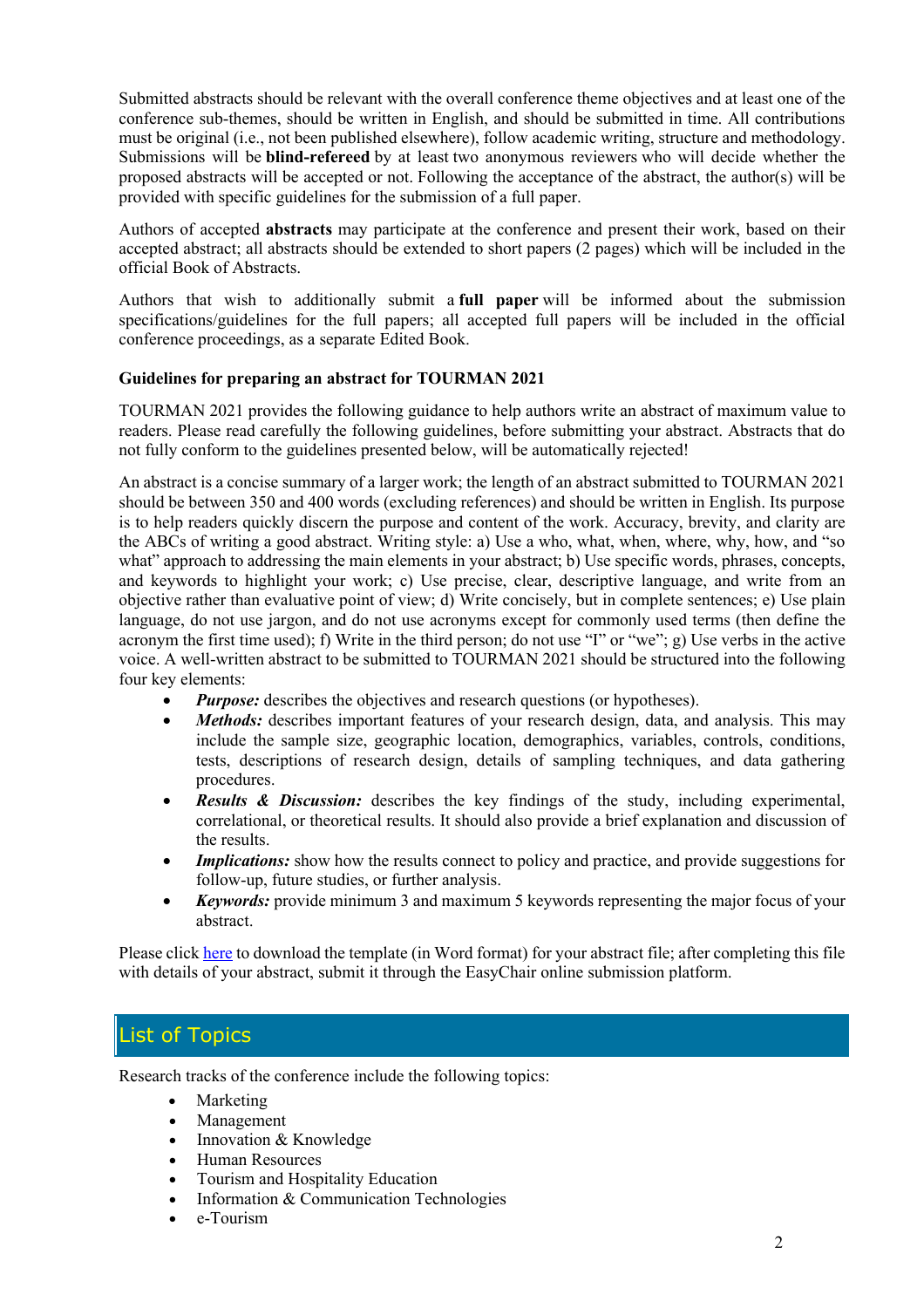- Tourism Planning & Development
- Finance & Economics
- Service Quality
- Operations Management
- **Experience Design and Management**
- Food & Beverage
- **Catering**
- Travel & Leisure
- Destination Management
- Strategic Planning
- **Hospitality**
- Alternative/Special Forms of Tourism
- **Sustainability**
- Sports Management and Sports Tourism
- Culture & Heritage Tourism
- Crime and Corruption in Tourism
- Religious and Pilgrimage Tourism
- Cruise and Marine Tourism
- Air Travel
- Dark Tourism
- Wine Tourism
- Tourism in Marine Envrinoments
- Tourism Anthropology
- LGBTQ+Tourism
- Covid-19 and Tourism/Travel/Hospitality

## Publication Opportunities

All accepted abstracts will be included in the official **Book of Abstracts**. Accepted full papers will be included in the official conference proceedings, as a separate **Edited Book**. The books will be published professionally in electronic form with different **ISBN** numbers (and individual **DOI** for each abstract and full paper). The Book of Abstracts will be available for online distribution during the conference. The Edited Book of conference proceedings will be published on the 30th of June 2021.

Authors of selected conference papers will have the opportunity to publish their work at various **Scopusindexed special issues** of international scientific journals (full details of the journals are provided at the conference website, at: https://www.tourman.gr/publication-opportunities).

## Venue-Platform

The Conference will take place **virtually** (with online live streaming), through Zoom web conferencing. All delegates will have full access to all conference activities (plenary sessions, keynote speeches, parallel sessions, even virtual "coffee-breaks" and thematic break-out rooms) through dedicated web links.

## Keynote Speakers

Confirmed world-class keynote speakers for TOURMAN 2021 are the following:

- Bimitrios Buhalis, *Strategic Management and Marketing expert with specialisation in ICT, Smart Environments and Interactive Marketing. Professor, Bournemouth University, United Kingdom.*
- Cihan Cobanoglu, *McKibbon Endowed Chair Distinguished Professor, Director of M3 Center & Coordinator of International Programs for the School of Hospitality and Tourism Management, University of South Florida, U.S.A.*
- Sara Dolnicar, *Research Professor in Tourism, ARC Australian Laureate Fellow and Slovenian Ambassador of Science, The University of Queensland, Australia.*
- Stanislav Ivanov, *Professor of Tourism Economics and Vice-Rector (Research), Varna University of Management, Bulgaria.*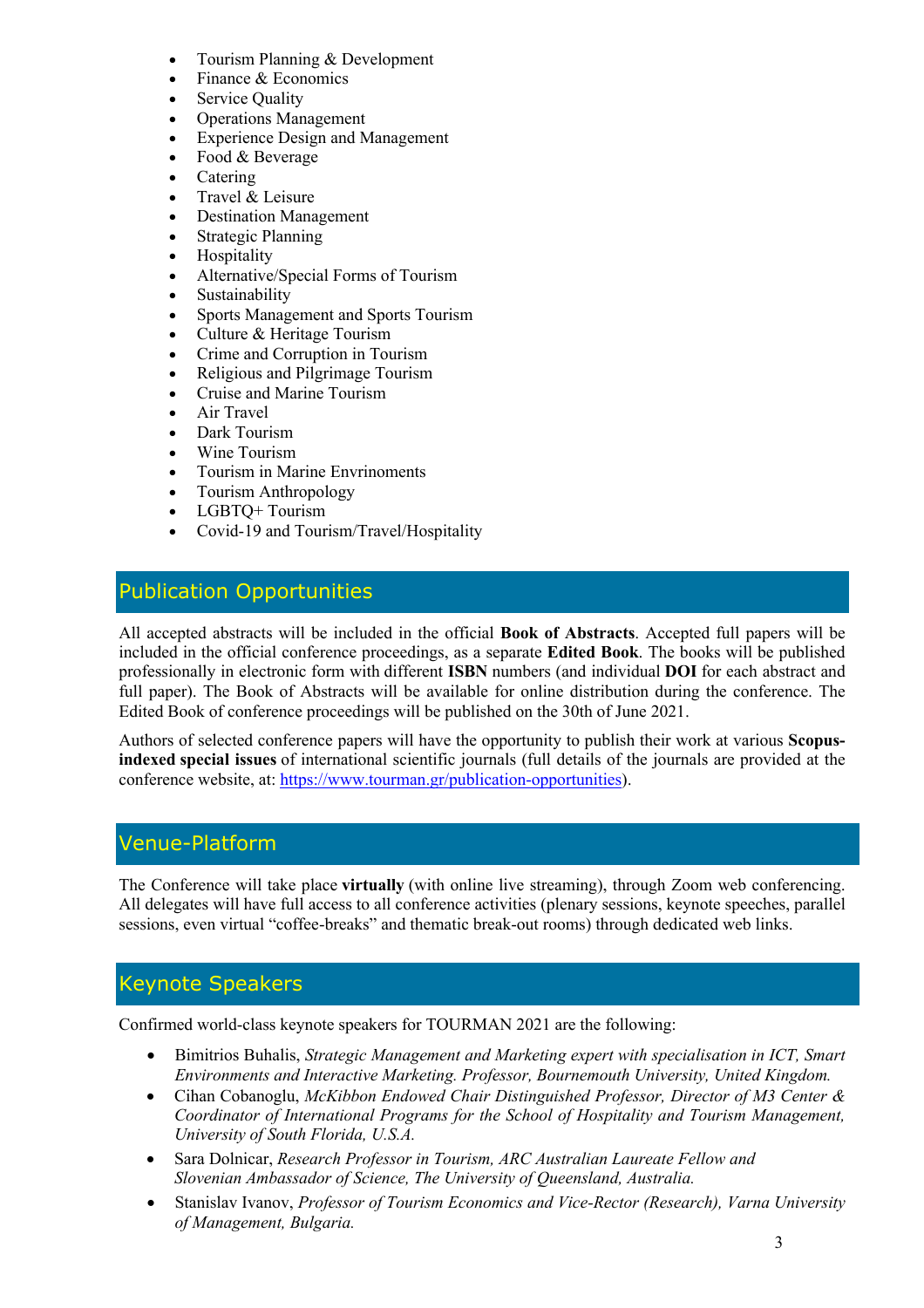- Marina Novelli, *Professor of Tourism and International Development at Brighton Business School, University of Brighton, United Kingdom.*
- Yaniv Poria, *Professor of Heritage Tourism and Chair of the Department of Hotel & Tourism Management, Ben-Gurion University of the Negev, Israel.*
- Razaq Raj, *Principal Lecturer for Research and Enterprise in Leeds Business School, Leeds Beckett University, United Kingdom.*
- Alfonso Vargas–Sánchez, *Professor of Μanagement and Marketing, University of Huelva, Spain.*
- Cleopatra Veloutsou**,** *Professor of Brand Management, Adam Smith Business School, University of Glasgow, United Kingdom.*
- Ian Yeoman, *Professor of Tourism, Victoria University of Wellington, New Zealand.*

Details about the topics of the keynote presentations as well as about additional keynote speakers will be provided soon at the conference website.

## **Committees**

## Scientific Committee

- Co-Chairs:
	- o Evangelos Christou, *International Hellenic University, Greece*
	- o Anestis Fotiadis, *Zayed University, United Arab Emirates*
- Associate Chairs:
	- o Kostas Alexandris, *Aristotle University of Thessaloniki, Greece*
	- o Hugues Seraphin, *University of Winchester, United Kingdom*
	- o Giacomo Del Chiappa, *University of Sassari, Italy*
- Members:
	- o For details about all the members of TOURMAN 2021 Scientific Committee, please visit the conference website at: https://www.tourman.gr/committees

## Organizing committee

- Chair:
	- o Chryssoula Chatzigeorgiou, *International Hellenic University, Greece*
- Conference Manager:
	- o Evangelia Stalika, *International Hellenic University, Greece*
- Members:
	- o For details about all the members of TOURMAN 2021 Organising Committee, please visit the conference website at: https://www.tourman.gr/committees

# Venue-Platform

- Deadline for submission of Abstracts (between 350 and 400 words, plus main references): 15th of March 2021
- Evaluation of abstracts and communication with authors: by the 25th of March 2021
- Submission of revised/final abstracts for inclusion in the official Book of Abstracts: by the 30th of April 2021
- Submission of full papers for authors that wish to submit a full paper and not just an abstract, to be included in the Edited Book: by the 30th of May 2021
- Deadline for free delegate registration: 5th of May 2021

## Contact Details & Conference Secretariat

Conference Manager: Dr. Evangelia Stalika

Address: International Hellenic University, Postgraduate Program in Tourism Management (c/o TOURMAN 2021), P.O.Box 151, GR57400, Thessaloniki, Greece